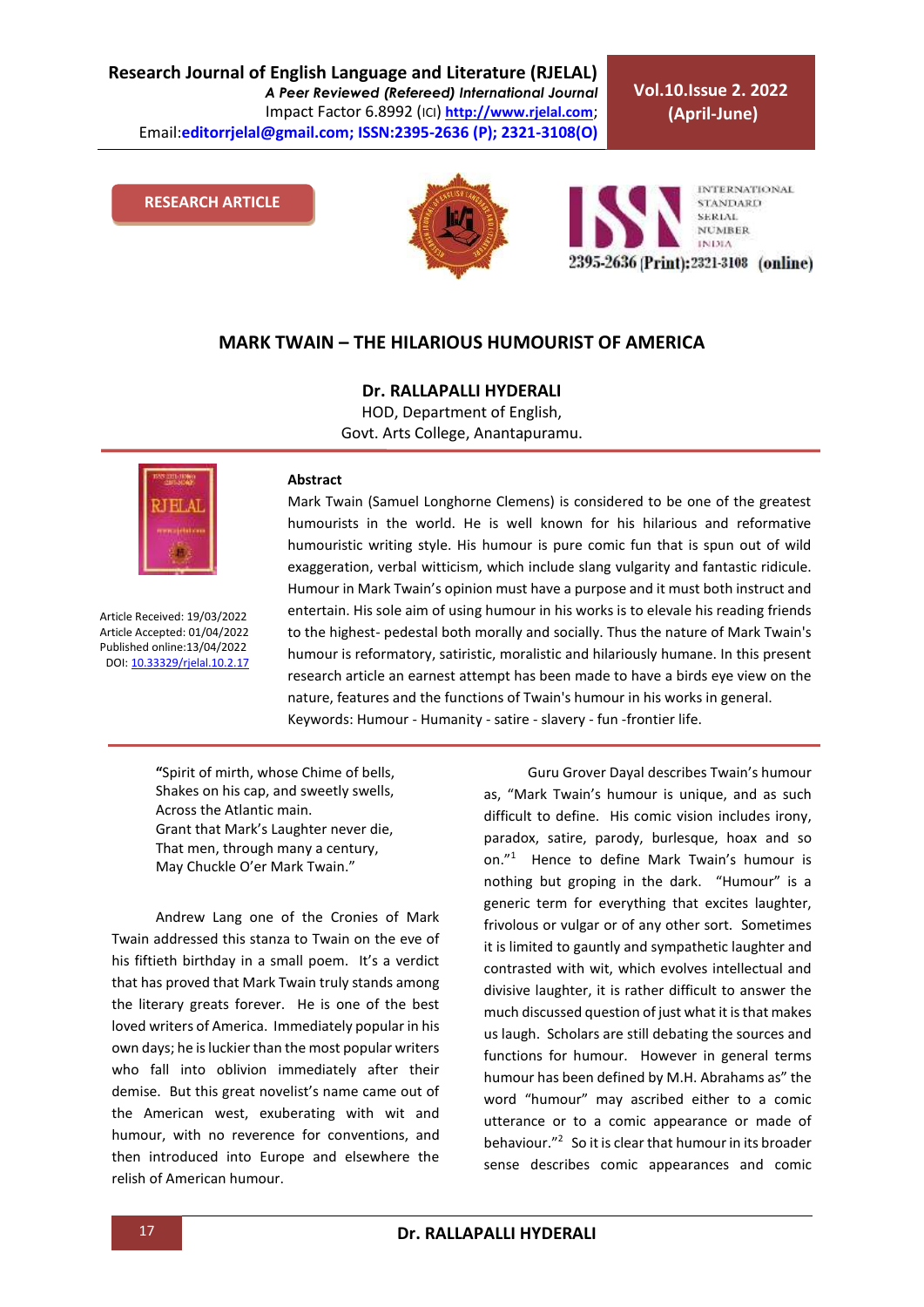# **Vol.10.Issue 2. 2022 (April-June)**

behavior. In other words it is all about comedy and jokes. Even Hornby opines in the same way when he defines humour as, "the quality in something that makes it funny or amusing' the abilities to laugh at things that are amusing" $3$  Thus the term is something that has varying connotations to different people. As John Palmer remarks in his book "Comedy", the curse of Bable came true actually, when mankind began to laugh. For something that strikes people of one country began to laugh may appear devoid of all fun for people of another country with changes of culture and taste. Therefore, Mark Twain's humour at least many portions of it will probably recede beyond general appreciation.

Mark Twain started his career as a humorist. After a chequered career he worked as a printer's devil, journeyman printer, steamboat pilot, and as a soldier. Later he went to the far west. It was there that Mark Twain finally got into journalism of the masculine humrous sort which flourished. It is true when Grover Gruru Dayal relates, "Twain belonged to gentlemanly South- Western humour which had continued through the era of the professional funny man, often a lecturer, in the figures of Armetz Ward, Petroleum V. Nasby, John Phoenix, Dan de Quile, and many others."<sup>4</sup> Van Wick Brooks also approves it in his book "The Ordeal of Mark Twain" that Mark Twain's humour came to the fore front when he was in Nevada and California. It was an evidence of his adolescent humour.

Mark Twain's humour though original to a great extent, owed something to the humorous tradition of the west. It descended from the western and the frontier humour with its incongruities and its peculiar brand of fiction known as the tall tale. Narrator of tall tale uses dialect in narration as well as in written versions of the stories. When it was written it was deliberately mis-spelt. The humorist in short posed as a plain educated man. He would make a short at a Latin tag, but mangle it. He would quote Shakespeare with equally disastrous result. Since the joke depended on reader's knwoeldge of the correct form of the quotation the humour best seen in Armetz Ward and Josh Billings who prepared the way for Mark Twain.

It is as clear as crystal to those who have studied American Literature, how insistent the note of humour is both in prose and verse, from Washington Irving onwards. No less obvious is the lack of humour before that time. The few exceptions were, before the arrival of Irving, modeled chiefly upon the satirist of the late seventeenth centuries, and fell considerably short of their models. But there is scarcely a writer of note-worthy in the nineteenth century, Margaret Fuller, the one exemption, whose humour is not an integral part of his work. Humour plays an important part in the works of scholarly writers such as Lowell and Holmes. It gives a pleasant tang to Thoreau's discoursive wisdom and ripples delicately over the surface of Hawthorne's fantasies. It plays an even more important part in writers, more essentially popular like Bret Heart and Mark Twain.

Mark Twain's humour has the little tang of Southwest humour. It was there in the deep west Mark Twain's humour blossomed. It's here in the west Twain stepped into the humours tradition of the old southwest. This is absolutely true when Leland Krauth writes" Twain owned personal copies of work by Augustan Baldwin Long street, Joseph M.Field, William Tappan Thompson. George Washington Harries, Johnson Jones Hooper and Joseph G.Baldwin."<sup>5</sup> All the afore said writers are the humorists of south west tradition and their tradition was continued by Mark Twain too, but he has a different approach and he has his own style. That's why Bernard De Vottos called the Twain's humourous formula as," the matrix of Mark Twain's humour.<sup>6</sup> The scholarly investigation of Twain's relationship to this tradition has thus established. Even the general influence of the southwest milieu can be well seen in his works; for Mark Twain was trained as a writer in the old south west during the days of the flowering of it's humour; his first recovered published sketch, appeared in a comic periodical published in Boston by a writer of Down East humour.

Instantly he rose to fame as a literary comedian, and his masterpieces were created in the same local colour. No one in the early days of Clemen's fame would have argued against the assertions what he emerged to prominence as a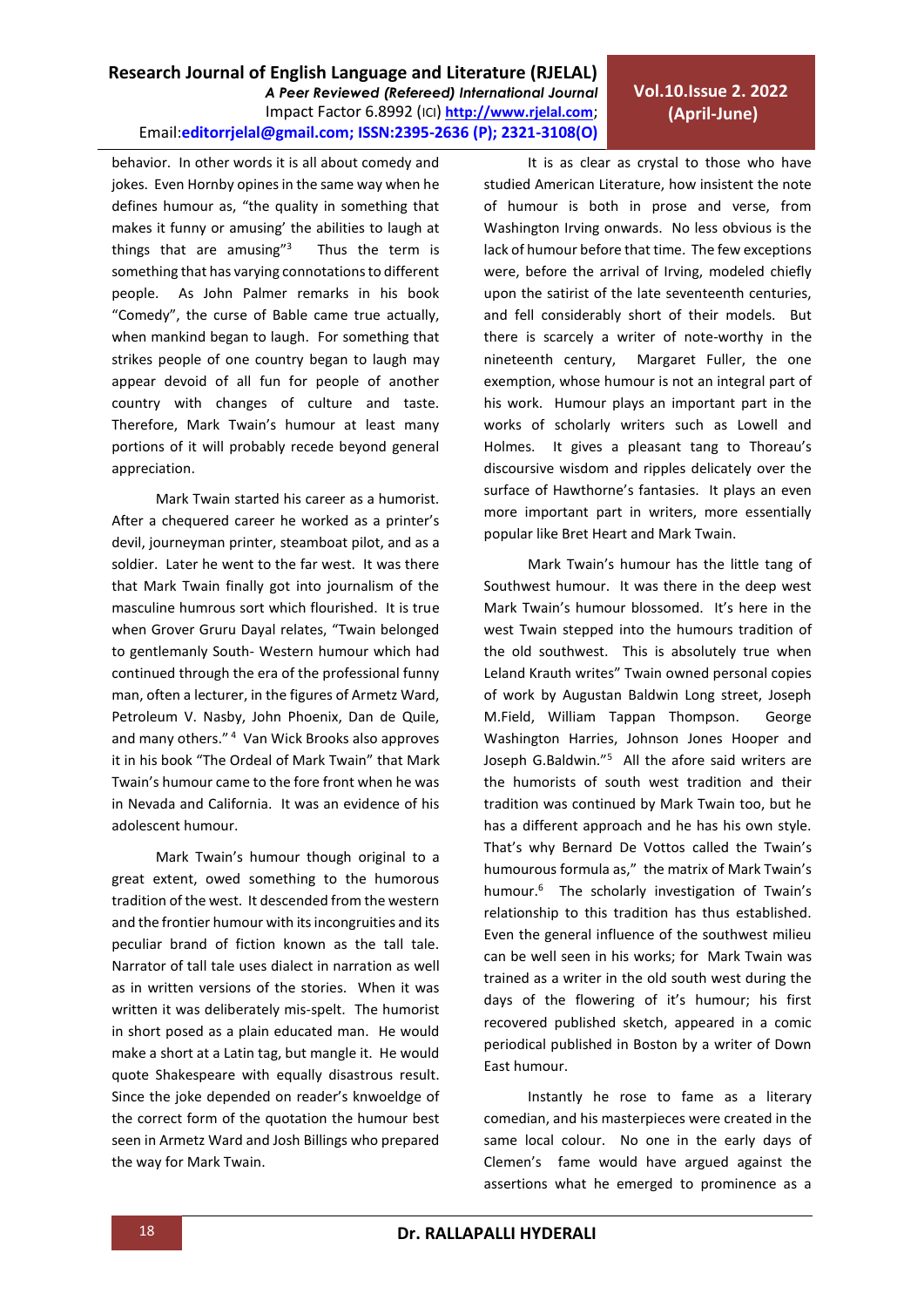**Research Journal of English Language and Literature (RJELAL)**

Email:**editorrjelal@gmail.com; ISSN:2395-2636 (P); 2321-3108(O)** 

*A Peer Reviewed (Refereed) International Journal* Impact Factor 6.8992 (ICI) **[http://www.rjelal.com](http://www.rjelal.com/)**;

classification. Thus as a humorist Twain got his footing and was duly included into the 'funny man' group. Professor Beers of Yala University was of the same opinion when he thought, "it is proper to mention Twain as one of a group including Armetus Ward, Nasby, Billings, Kerr and Nye,"7 He may be called as the member of the 'funny man' club but he is superior to all of them. It is unfortunate that he is regarded as a humorist of the old fashioned two penny coloured order in other words a jolly hearted buffoon. But he is very much more than that. It is aptly opined by Arther Compton Rickets when he puts it, "Even in **The Innocents Abroad,** amid much cheap tomfoolery, there are touches of admirable observation and a graphic power of description," <sup>8</sup>

literary comedian or as the phrase habit, "a funny man," the reviewer in the "Nation' found in **The Innocents Abroad** (1969) all the prominent characteristics of our peculiar school of humorists, their audacity, their extravagance and exaggeration. A few years later Howells was noting, The grotesque aggregation and broad irony of **Roughing It** (1872), which, as a scholar has recently asserted, was looked upon as a funny book, one of the journalistic

Mark Twain gave a new dimension to south west humour with his funny remarks and with his own tricks of the trade. It doesn't mean that he had entirely devoided from his predecessors. He only moulded and modified it, according to the needs of his reading public. In fact Mark Twain learned a great deal of it from the humorous lectures of ward. He cited Ward as a great artist in the dropping of a studied remark apparently without knowing it and in the handling of the pause, and on at least one occasion suggested before a lecture: "Would you mind, now, just to please me, letting me introduce myself, as Artemus used to do?" <sup>9</sup>.

Understandably, therefore, it became conventional to suggest that Mark Twain learned from Artemus Ward not only the way to speak but also the way to write humorously. According to Robert Ford, the limitation is discoverable both in joke and in peculiar form. Each writers of this genre begin their sentences or speeches in a serious or apparently serious mood and produces their comic effects or the best of them by giving the most ludicrous and unexpected turns to their sentences or to speeches. The resemblances amongst, all these humorists is unmistakable. Despite all these similarities there is probably no literal indebtedness on Mark Twain's part to Artemous Ward, Twain owes much to the method of the literary comedians.

Mark Twain a child of Florida gave a better climax to the American humour in his fantastic and funny works. It is aright when Walter Blair aptly puts it "It is impossible, of course, to discover any other who furnishes a better climax to a consideration of American humour than Mark Twain.<sup>" 10</sup> He amassed such an experience in this field, he doted his fellow Americans with his humourous sketches and articles. Even Abraham Lincoln was an addict of Mark Twain[s homour. "The question who was indebted to whom doesn't arise in the context for the very atmosphere of the west was saturated with such remarks proceeding form a popular homour to which Abraham Lincoln was notoriously addicted.  $\cdot$ <sup>"11</sup>

Mark Twain as a humorist is less whimsical, less subtle than Bret Heart, but superior infertility of inspiration and fecundity of subject matter. As a story teller, he has greater variety and a steadier outlook on life; with a greater force and intensity at his best of less poignancy. Twain's appeal to the readers is based on various factors. Some see in his humour the explanation for his great popularity others feel that it is the latest of his attractive features. However Sigmund Freud felt, that "Mark Twain was a master humorist and used his art as an example par excellence of the humour he was defining." <sup>12</sup> So, Freud who defined humour as just 'the highest joke', seemed that he had understood the broad meaning of humour in the writing of Mark Twain. This would not be surprising to any reader of literature since Freud's psychoanalytic theory was itself a culmination of nineteenth century thought and sensibility, of which Mark Twain was so conspicuous. Indeed, if one sees the century in terms of evolution, as it often inclined to see itself, then Freud's finding is one of its highest developments. He fulfilled the innumerable impulses and struggles of nineteenth century writer and thinkers to develop a theory of repression